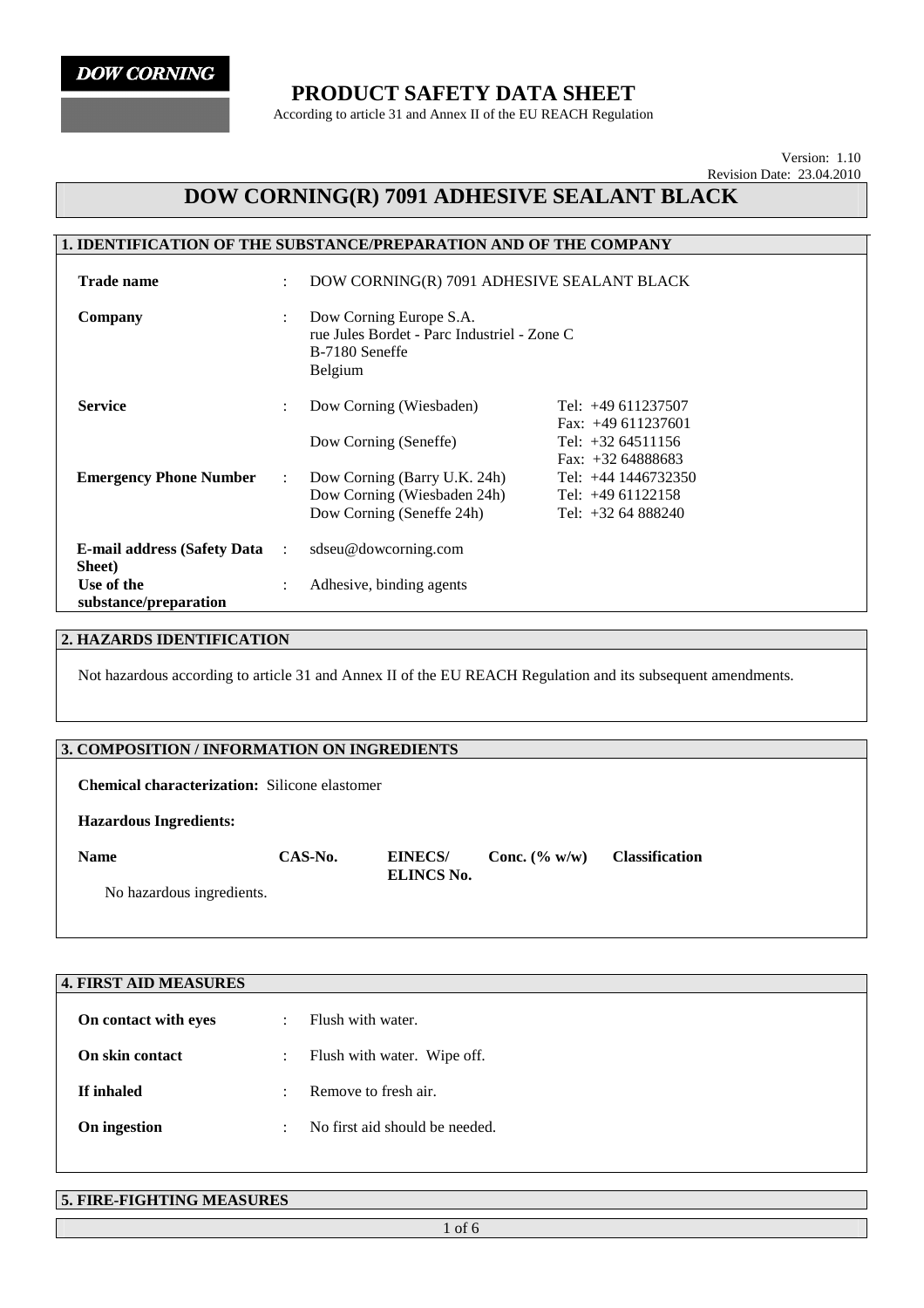## **PRODUCT SAFETY DATA SHEET**

According to article 31 and Annex II of the EU REACH Regulation

Version: 1.10 Revision Date: 23.04.2010

# **DOW CORNING(R) 7091 ADHESIVE SEALANT BLACK**

| Suitable extinguishing media :                    |                      | On small fires use carbon dioxide (CO2), dry chemical or water spray. On large fires use<br>dry chemical, foam or water spray (fog). Water can be used to cool fire exposed<br>containers.                                                   |  |
|---------------------------------------------------|----------------------|----------------------------------------------------------------------------------------------------------------------------------------------------------------------------------------------------------------------------------------------|--|
| Unsuitable extinguishing<br>media                 | $\ddot{\phantom{a}}$ | None known.                                                                                                                                                                                                                                  |  |
| Hazards during fire fighting                      |                      | None known.                                                                                                                                                                                                                                  |  |
| <b>Special protective</b><br>equipment/procedures | $\ddot{\phantom{a}}$ | A self-contained respirator and protective clothing should be worn. Determine the need<br>to evacuate or isolate the area according to your local emergency plan. Use water spray to<br>keep fire exposed containers cool.                   |  |
| <b>Hazardous Combustion</b><br><b>Products</b>    | $\ddot{\phantom{a}}$ | Thermal breakdown of this product during fire or very high heat conditions may evolve<br>the following decomposition products: Silica. Carbon oxides and traces of incompletely<br>burned carbon compounds. Formaldehyde. Nitrogen products. |  |

| <b>6. ACCIDENTAL RELEASE MEASURES</b> |                |                                                                                                                      |
|---------------------------------------|----------------|----------------------------------------------------------------------------------------------------------------------|
| <b>Personal precautions</b>           |                | Wear proper protective equipment.                                                                                    |
| <b>Environmental precautions</b>      | $\mathbb{R}^n$ | Do not allow large quantities to enter drains or surface waters.                                                     |
| <b>Methods for cleaning up</b>        |                | Scrape up and place in a container fitted with a lid. The spilled product produces an<br>extremely slippery surface. |

| 7. HANDLING AND STORAGE           |    |                                                                                                                             |  |  |
|-----------------------------------|----|-----------------------------------------------------------------------------------------------------------------------------|--|--|
| Advice on safe handling           | ٠  | General ventilation is recommended. Local ventilation is recommended. Do not breathe<br>vapour. Avoid skin and eye contact. |  |  |
| <b>Advice on storage</b>          | ٠  | Do not store with oxidizing agents. Keep container closed and store away from water or<br>moisture.                         |  |  |
| <b>Specific uses</b>              | ÷. | Refer to technical data sheet available on request.                                                                         |  |  |
| Unsuitable packaging<br>materials | ٠  | None known.                                                                                                                 |  |  |

## **8. EXPOSURE CONTROLS / PERSONAL PROTECTION**

**Engineering Controls** : Ventilation : Refer to Section 7

**Exposure controls for hazardous components**

**Name CAS-No. Exposure Limits**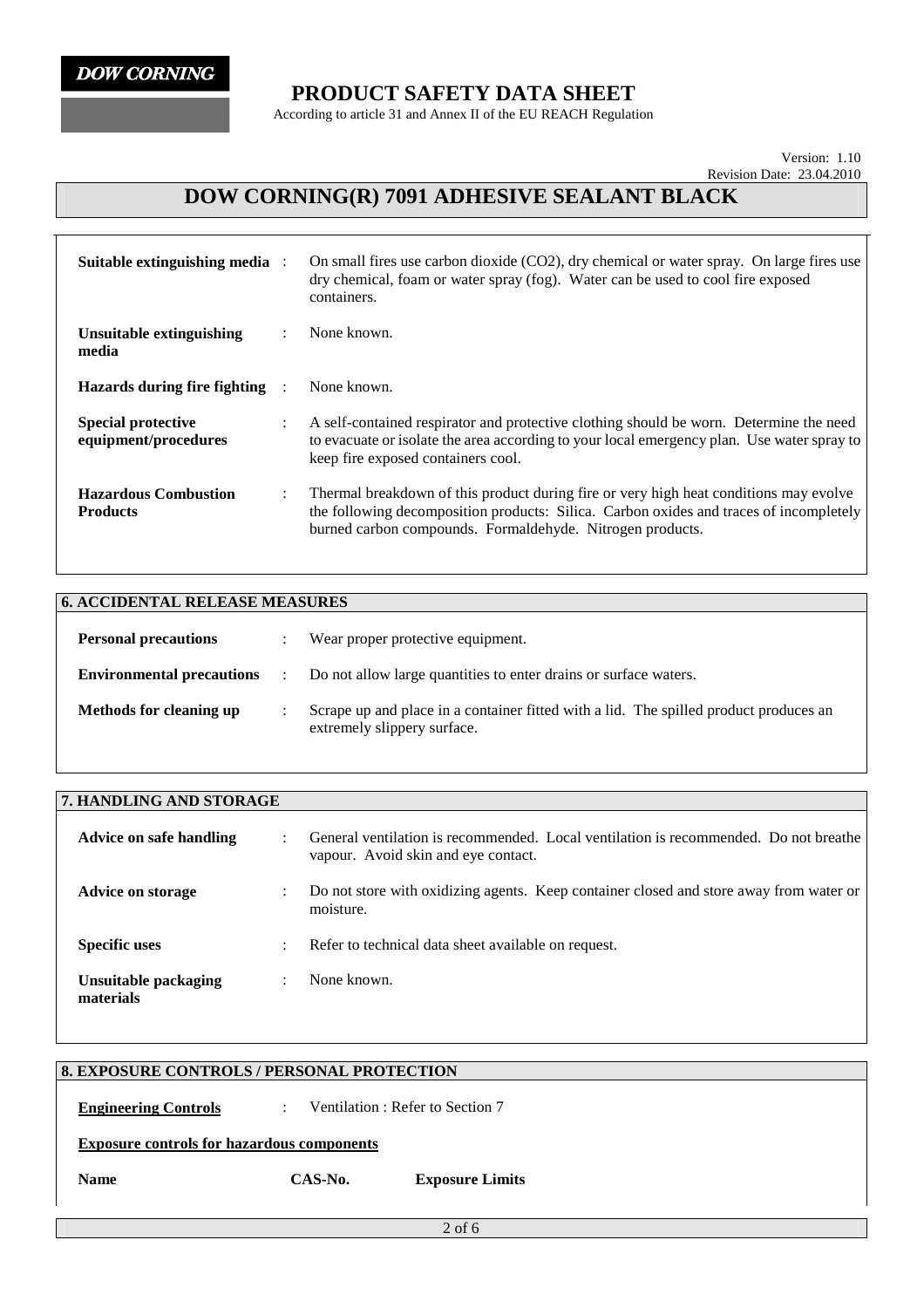**DOW CORNING** 

### **PRODUCT SAFETY DATA SHEET**

According to article 31 and Annex II of the EU REACH Regulation

Version: 1.10 Revision Date: 23.04.2010

# **DOW CORNING(R) 7091 ADHESIVE SEALANT BLACK**

None of the components have assigned exposure limits.

| <b>Personal protection equipment</b>      |                                                                                                                                                                                                                                                                                                                                                                                                                                                                                                                  |
|-------------------------------------------|------------------------------------------------------------------------------------------------------------------------------------------------------------------------------------------------------------------------------------------------------------------------------------------------------------------------------------------------------------------------------------------------------------------------------------------------------------------------------------------------------------------|
| <b>Respiratory protection</b>             | Suitable respiratory protection should be worn if the product is used in large quantities,<br>confined spaces or in other circumstances where the OEL may be approached or<br>exceeded.<br>Depending on the working conditions, wear a respiratory mask with filter(s) AX or use a<br>self-contained respirator.<br>The choice of a filter type depends on the amount and type of chemical being handled in<br>the workplace. Regarding filter characteristics, contact your respiratory protection<br>supplier. |
| <b>Hand protection</b>                    | Chemical protective gloves or gauntlets should be worn and removed correctly to avoid<br>skin contamination: Silver shield(TM). 4H(TM). Regarding glove's breakthrough<br>time, contact your chemical protective glove supplier.                                                                                                                                                                                                                                                                                 |
| Eye protection                            | Safety glasses should be worn.                                                                                                                                                                                                                                                                                                                                                                                                                                                                                   |
| <b>Skin protection</b>                    | Wear impervious overalls in circumstances where significant skin contact can occur.                                                                                                                                                                                                                                                                                                                                                                                                                              |
| <b>Hygiene</b> measures                   | Exercise good industrial hygiene practice. Wash after handling, especially before eating,<br>drinking or smoking. Remove contaminated clothing immediately.                                                                                                                                                                                                                                                                                                                                                      |
| <b>Environmental exposure</b><br>controls | Refer to section 6 and 12.                                                                                                                                                                                                                                                                                                                                                                                                                                                                                       |
| <b>Additional information</b>             | These precautions are for room temperature handling. Use at elevated temperature or<br>aerosol/spray applications may require added precautions. These precautions are for<br>room temperature handling. Use at elevated temperature or aerosol/spray applications<br>may require added precautions.                                                                                                                                                                                                             |

|                         | 9. PHYSICAL AND CHEMICAL PROPERTIES                           |                      |                         |              |        |                                                                                                                                       |
|-------------------------|---------------------------------------------------------------|----------------------|-------------------------|--------------|--------|---------------------------------------------------------------------------------------------------------------------------------------|
| Appearance              |                                                               |                      |                         |              |        |                                                                                                                                       |
| Form:                   | Paste                                                         |                      | Colour:                 | <b>Black</b> | Odour: | Not available                                                                                                                         |
|                         | <b>Important health, safety and environmental information</b> |                      |                         |              |        |                                                                                                                                       |
| <b>Flash point</b>      |                                                               | $\ddot{\phantom{a}}$ | $> 100$ °C (Closed Cup) |              |        |                                                                                                                                       |
|                         | <b>Explosive properties</b>                                   | $\ddot{\phantom{0}}$ | N <sub>0</sub>          |              |        |                                                                                                                                       |
| <b>Specific Gravity</b> |                                                               | $\mathbf{L}$         | 1.39                    |              |        |                                                                                                                                       |
|                         | <b>Oxidizing properties</b>                                   | $\ddot{\phantom{0}}$ | N <sub>0</sub>          |              |        |                                                                                                                                       |
|                         |                                                               |                      |                         |              |        | The above information is not intended for use in preparing product specifications. Contact Dow Corning before writing specifications. |

### **10. STABILITY AND REACTIVITY**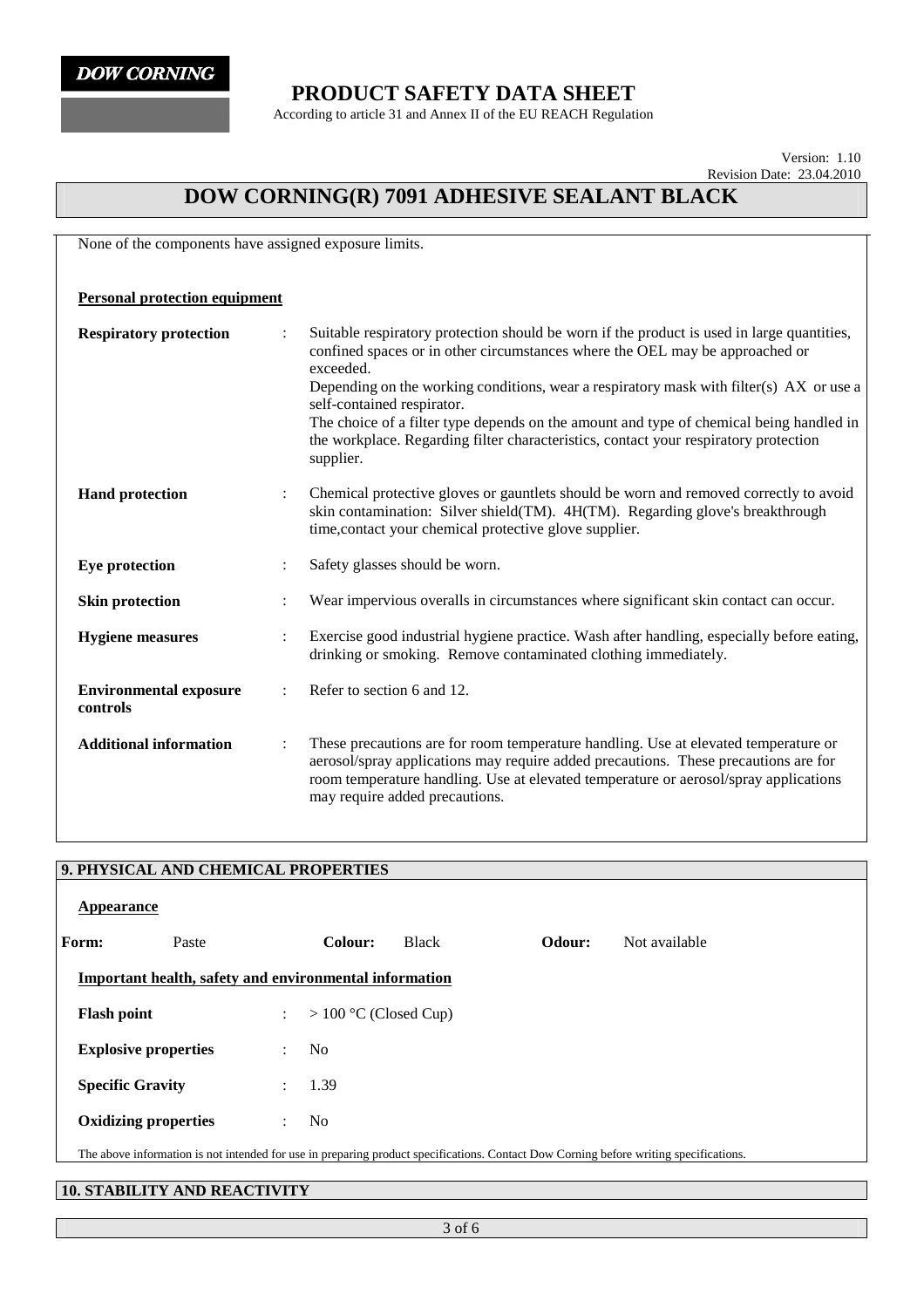

## **PRODUCT SAFETY DATA SHEET**

According to article 31 and Annex II of the EU REACH Regulation

#### Version: 1.10 Revision Date: 23.04.2010

## **DOW CORNING(R) 7091 ADHESIVE SEALANT BLACK**

| <b>Stability</b>                           |               | Stable under normal usage conditions.                                                                                                                                                                                                        |
|--------------------------------------------|---------------|----------------------------------------------------------------------------------------------------------------------------------------------------------------------------------------------------------------------------------------------|
| <b>Conditions to avoid</b>                 |               | None established.                                                                                                                                                                                                                            |
| <b>Materials to avoid</b>                  | $\mathcal{I}$ | Can react with strong oxidising agents. This product releases methanol.                                                                                                                                                                      |
| <b>Hazardous decomposition</b><br>products |               | Thermal breakdown of this product during fire or very high heat conditions may evolve<br>the following decomposition products: Silica. Carbon oxides and traces of incompletely<br>burned carbon compounds. Formaldehyde. Nitrogen products. |

| <b>11. TOXICOLOGICAL INFORMATION</b>             |           |                                                                                                                                                                      |
|--------------------------------------------------|-----------|----------------------------------------------------------------------------------------------------------------------------------------------------------------------|
| On contact with eves                             |           | May cause temporary discomfort.                                                                                                                                      |
| On skin contact                                  |           | May produce an allergic reaction.                                                                                                                                    |
| If inhaled                                       |           | Vapours evolved during curing may cause dizziness.                                                                                                                   |
| On ingestion                                     |           | Small amounts transferred to the mouth by fingers during use should not injure.<br>Swallowing large amounts may cause digestive discomfort.                          |
| <b>Other Health Hazard</b><br><b>Information</b> | $\bullet$ | This product contains (a) powder(s) hazardous by inhalation. This is not relevant to the<br>current physical form of the product, which is not in a respirable form. |

<sup>1</sup> Based on product test data.<br><sup>2</sup> Based on test data from similar products.

#### **12. ECOLOGICAL INFORMATION**

#### **Environmental fate and distribution**

Solid material, insoluble in water. No adverse effects are predicted.

#### **Ecotoxicity effects**

No adverse effects on aquatic organisms are predicted.

**Bioaccumulation** : No bioaccumulation potential.

#### **Fate and effects in waste water treatment plants**

No adverse effects on bacteria are predicted.

#### **13. DISPOSAL CONSIDERATIONS**

**Product disposal :** Dispose of in accordance with local regulations. According to the European Waste Catalogue, Waste Codes are not product specific, but application specific. Waste codes should be assigned by the user, preferably in discussion with the waste disposal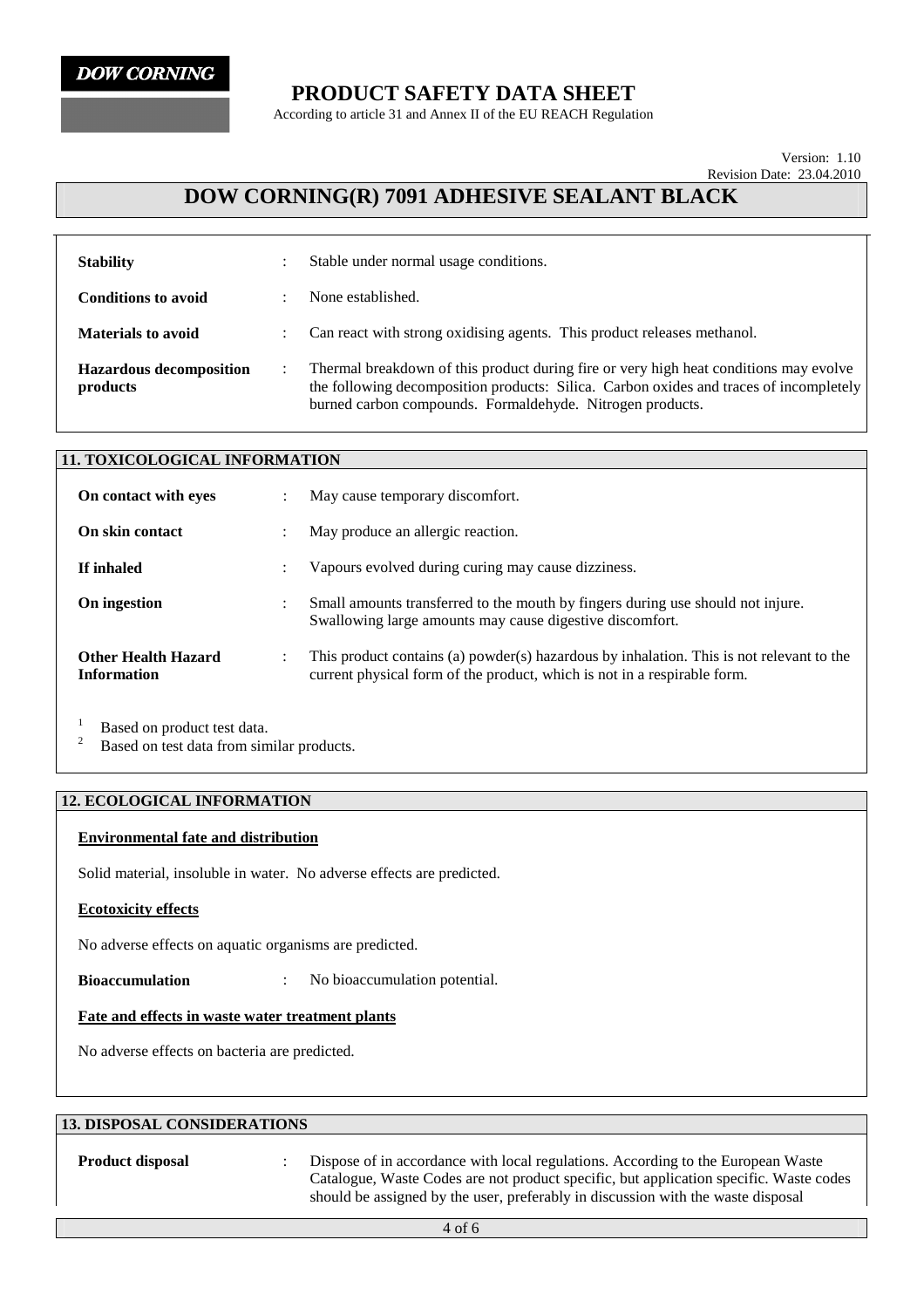

### **PRODUCT SAFETY DATA SHEET**

According to article 31 and Annex II of the EU REACH Regulation

Version: 1.10 Revision Date: 23.04.2010

## **DOW CORNING(R) 7091 ADHESIVE SEALANT BLACK**

authorities.

**Packaging disposal** : Dispose of in accordance with local regulations. Waste codes should be assigned by the user, preferably in discussion with the waste disposal authorities.

### **14. TRANSPORT INFORMATION**

#### **Road / Rail (ADR/RID)**

Not subject to ADR/RID.

#### **Sea transport (IMDG)**

Not subject to IMDG code.

#### **Air transport (IATA)**

Not subject to IATA regulations.

#### **15. REGULATORY INFORMATION**

| Labelling according to EEC Directive |                                                                                    |  |  |
|--------------------------------------|------------------------------------------------------------------------------------|--|--|
| S-phrases                            | S <sub>24</sub> Avoid contact with skin.<br>S51 Use only in well-ventilated areas. |  |  |
| Other phrases                        | Contains Trimethoxy(methyl) silane. May produce an allergic reaction.              |  |  |
| National legislation / regulations   |                                                                                    |  |  |
| Ozone depleting<br>chemicals         | No ozone depleting chemicals are present or used in manufacture.                   |  |  |